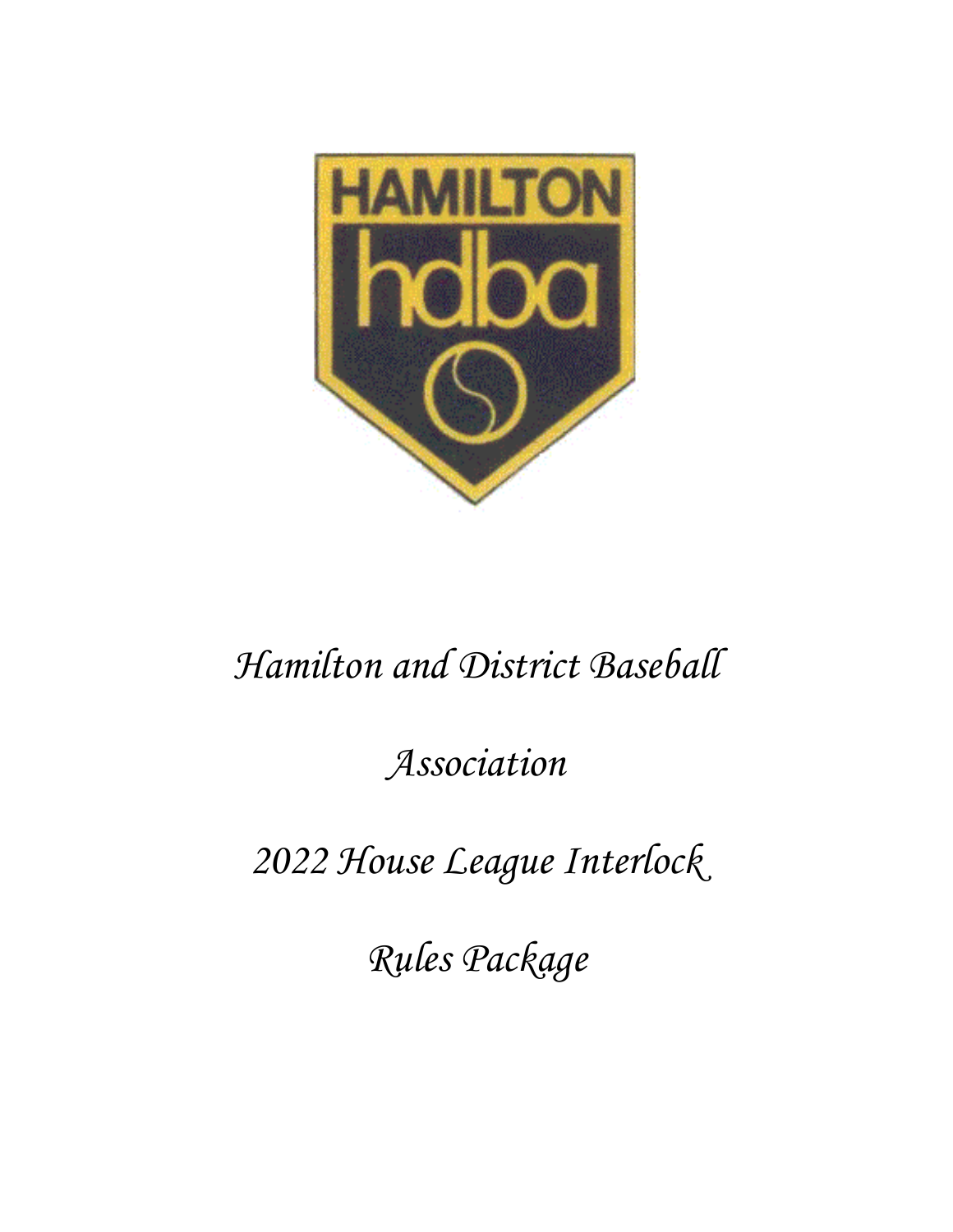#### Table of Contents

#### HDBA House League Rules

| <b>HDBA Interlock House League Rules</b><br>Interpretation<br>Overage, Sitting, Rep/Elite Players<br>Pitching<br>Catching<br>Minimum Number of Players<br><b>Head First Slides</b><br>Fair Play<br>Failure to Field a Team<br>Call Ups<br><b>Pitching Distances</b><br>Double Headers<br><b>Coaches Uniforms</b> | 4<br>4<br>4<br>4<br>5<br>5<br>5<br>5<br>5<br>6<br>6<br>6<br>6 |
|------------------------------------------------------------------------------------------------------------------------------------------------------------------------------------------------------------------------------------------------------------------------------------------------------------------|---------------------------------------------------------------|
| <b>Players Uniforms</b>                                                                                                                                                                                                                                                                                          | 6                                                             |
| Players Protection (jock or jill)<br><b>Bats</b>                                                                                                                                                                                                                                                                 | 6<br>6                                                        |
| <b>Discipline</b>                                                                                                                                                                                                                                                                                                | 6                                                             |
| <b>Conduct While Under Suspension</b>                                                                                                                                                                                                                                                                            | $\overline{7}$                                                |
| Lightning                                                                                                                                                                                                                                                                                                        | $\overline{7}$                                                |
| 9U (Rookie) Rules                                                                                                                                                                                                                                                                                                |                                                               |
| <b>General Rules</b>                                                                                                                                                                                                                                                                                             | 8                                                             |
| Diamond Layout                                                                                                                                                                                                                                                                                                   | 8                                                             |
| <b>Pitching Machine</b>                                                                                                                                                                                                                                                                                          | 8                                                             |
| Game Length<br>Mercy Rule                                                                                                                                                                                                                                                                                        | 8<br>9                                                        |
| Playing Rules (Defensive)                                                                                                                                                                                                                                                                                        | 9                                                             |

| Playing Rules (Offensive)      |  |
|--------------------------------|--|
| <b>Local Association Rules</b> |  |

| Rules Table A |  |
|---------------|--|
|---------------|--|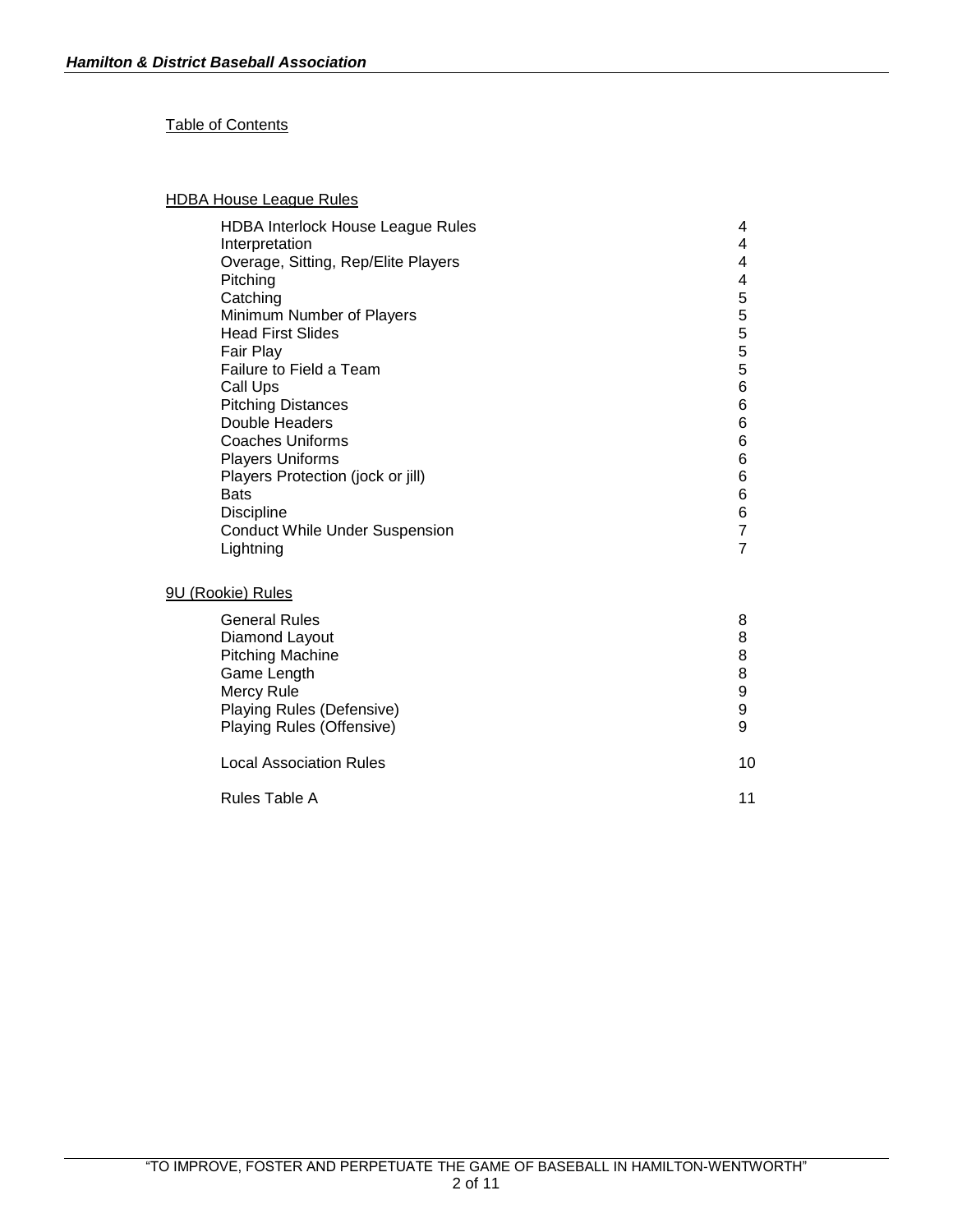#### *Hamilton & District Baseball Association*



Hamilton & District Baseball Association

#### **HDBA Interlock House League 2022 Rules:**

- 1. These rules govern HDBA House League Season, Tournament and City Championship games subject to any additional specific rules set out for tournaments and City Championships. For any team to be eligible to play in the Mid-Summer Classic or the City Championships, rosters for house league teams must be submitted to the HDBA Registrar by no later than **June 15th of the current playing season**.
- 2. The Official Rules of Baseball and Ontario Baseball Association rules shall apply except where modified by these rules.
- 3. The interpretation and application of these rules shall apply as follows:
	- a. Protests shall not be made during season series play.
	- b. Protests may be made during tournament and City Championship series play
	- c. For Tournament Play:
		- i) At the time of an umpires ruling and before the next ensuing play has begun, the coach of an affected team may verbally request of the tournament convener an interpretation of these rules and/or appeal the ruling of an umpire related to these rules, and
		- ii) The tournament convener shall render an interpretation immediately following the request; and
		- iii) Any interpretation shall take effect at the time of appeal.

#### 4.

- 4.1 To promote, as far as possible, fair and equal playing time for each player, the following shall apply:
	- a. Overage players (1 year only) shall not play the position of pitcher or catcher; and the coach must inform the opposing team who are the overage players. Overage 18U (Midget) players will be allowed only under special circumstances and only with the express permission of the HDBA President.<br>Penalty for use of an illegal overage player is ejection of the coach and player
		- Penalty for use of an illegal overage player is ejection of the coach and player from the game.
	- b. All players appearing and able to play at any game shall be included in the batting line-up; and
	- c. An open re-entry rule shall be used each inning defined by the following:
		- i. Players on the bench for any inning shall be on the field for the next ensuing inning; and ii. No player shall sit out a second inning if any other player has not already sat out an inning and it shall follow that no player shall sit out a third inning if any other player has not already sat out two innings, and so on subject to game completion.
			- iii. No player may be substituted from the bench mid inning except in case of injury.
	- d. Players on non-recognized teams, Elite teams (e.g. PBLO), and Rep rosters, are ineligible for house league play. Players on Rep rosters as Associate Players (AP) are eligible for house league play.

#### 4.2 Pitching

- a. Substitute pitchers during a defensive inning must come from the field.
- b. Players may play in the pitching position their entire allotment of innings per game (must be consecutively), as noted in Table A attached without being deemed in contravention of rule 4.1c ii
- c. One (1) pitch in any inning shall be sufficient to constitute an inning pitched for any player
- d. The player as pitcher must sit out any time prior to their pitching performance, or immediately after.
- e. These limits are in place for the protection and wellbeing of the player. All infractions of this rule are to be reported to the Chairman of the HDBA Discipline Committee, the Disciplinary Committee will review each infraction and impose such penalties, as it deems appropriate. Penalties can include, but are not limited to, suspension and/or removal of the team manager.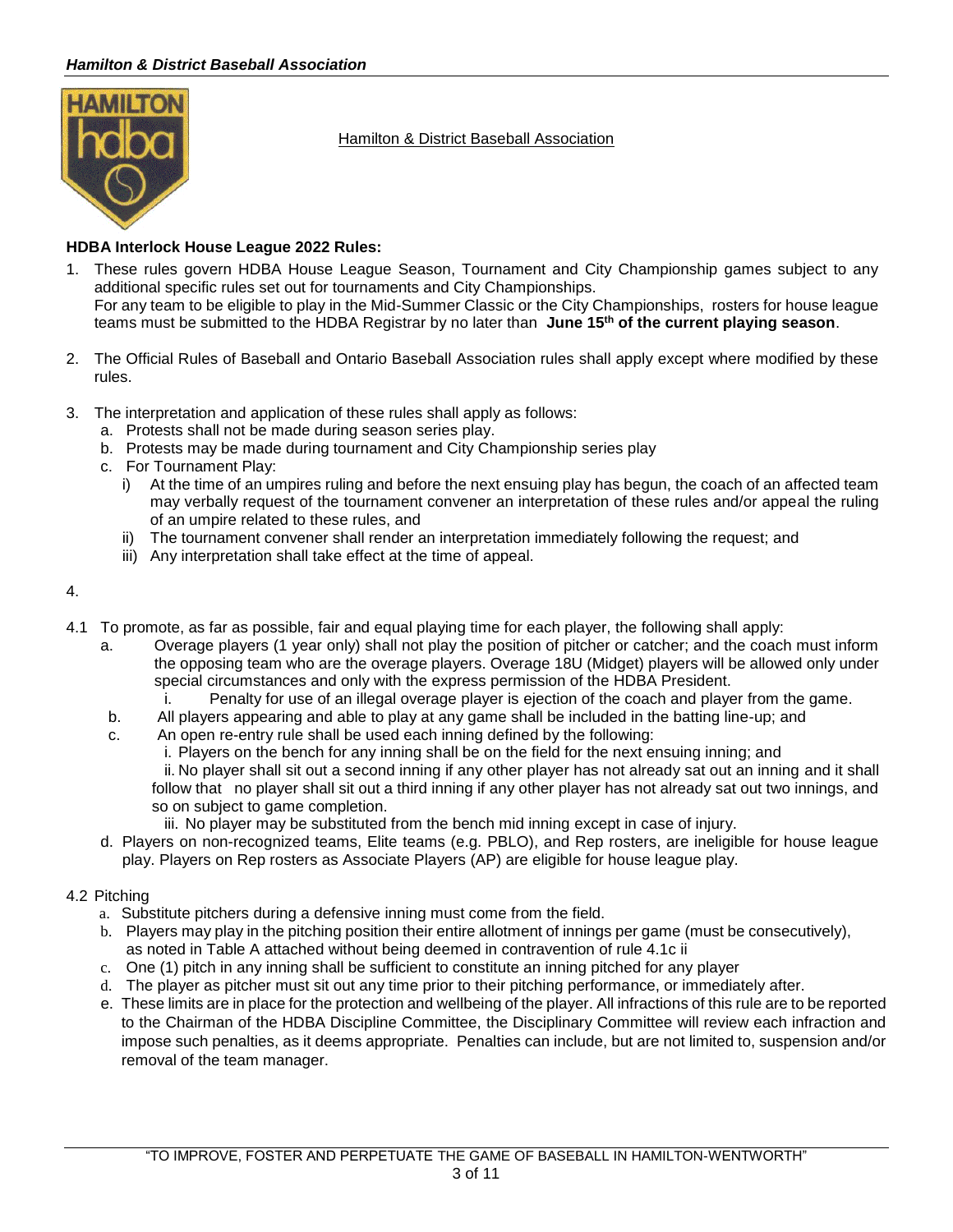- f. Should a pitching infraction occur during a Mid-Summer Classic or League Championship Series
	- i. The tournament convenor has the authority to impose penalties as mentioned in (4.2.d) above on behalf of the HDBA Disciplinary Committee.
	- ii. The game is to be deemed a forfeit, and a score of zero runs will be recorded for offending team, and a score of one run per scheduled inning will be recorded for the non-offending team (ie, 9U (Rookie) 5, 11U (Mosquito) 6, 13U (Peewee) -18U (Midget) 7). All runs scored will be recorded as occurring in the first inning played.
	- iii. The tournament convenor will report all infractions and penalties imposed to the Chair of the Discipline Committee.
- g. Players may play in the catching position subject to the **fair play rules** (Rules 4 and 5), and the following max.s:<br>i thi
	- three (3) not necessarily consecutive innings for 11U (Mosquito); and
	- ii. four (4) not necessarily consecutive innings for 13U (Peewee); and
	- iii. no max. for 15U (Bantam) and 18U (Midget).

#### **4.3** Teams shall play with a minimum of:

- a. Eight (8) players during a interlock season series game; and where a team plays with eight (8) players there shall not be an automatic out for the ninth (9th) batting position; and
- b. Nine (9) players during Tournament play.
- **4.4** In the 11U (Mosquito), 13U (Peewee) and 15U (Bantam) division all players must play a minimum of one complete inning in the infield and a minimum of one complete inning in the outfield.
- **4.5** Absolutely no head first slides unless returning to a base. If a head first slide does occur the runner will be called out and the ball will be dead.
- **4.6** Runners are instructed to slide or attempt to avoid making contact with a fielder. A player who maliciously runs into another player is to be declared out (unless he/she has scored prior to committing the infraction) and is to be automatically ejected (whether or not declared out).
- **5.** Any player not included in the line-up and appearing before the completion of the game may join the game and be placed at the end of the existing batting line-up;
	- a. From the point where a player joins the game in accordance with 5, the requirements of article 4 shall apply in respect of that player from that point forward. Joining the game late does not constitute "sitting".
	- b. Coaches must notify the umpire at the time they become aware of any improper adherence to any fair play rules (Rules 4 and 5). It shall be at the discretion of the umpire to determine if any competitive advantage has been gained by the team failing to meet the fair play rules, and in such cases to restart the game from the point that proper fair play was affected before the start of the next inning.
- **6.** Game length, all regular season house league games are to be 2 hours from scheduled start time. After which time no new inning may begin. See table A attached for number of innings for each division.
- **7.** There shall be a "mercy rule":
	- a. Five (5) runs per inning max. score (regardless of what last batter does).
	- b. **Except that there shall be no limit on runs scored in the final regularly scheduled inning. (6th inning for 11U (Mosquito) and 7th inning for all other divisions).**
	- c. Extra innings in semi-final and final games in the Mid-Summer Classic or City Championship shall be unlimited runs scored.
	- d. Ten (10) runs difference after 4 innings (3 1/2 if home is ahead) for 11U (Mosquito), and after 5 innings (4 1/2 if home is ahead) for 13U (Peewee) to 18U (Midget).
- **8.** Where a team fails consecutively or non-consecutively to show:
	- a. for two (2) games, the teams' Coach shall be subject to suspension; and
	- b. for five (5) games the team shall be disallowed from participating in the City Championships.
	- c. Any team causing the forfeiting of a game for insufficient players failing to show up for a game shall be responsible for paying umpiring fees and are subject to a \$25.00 fine for each game forfeited.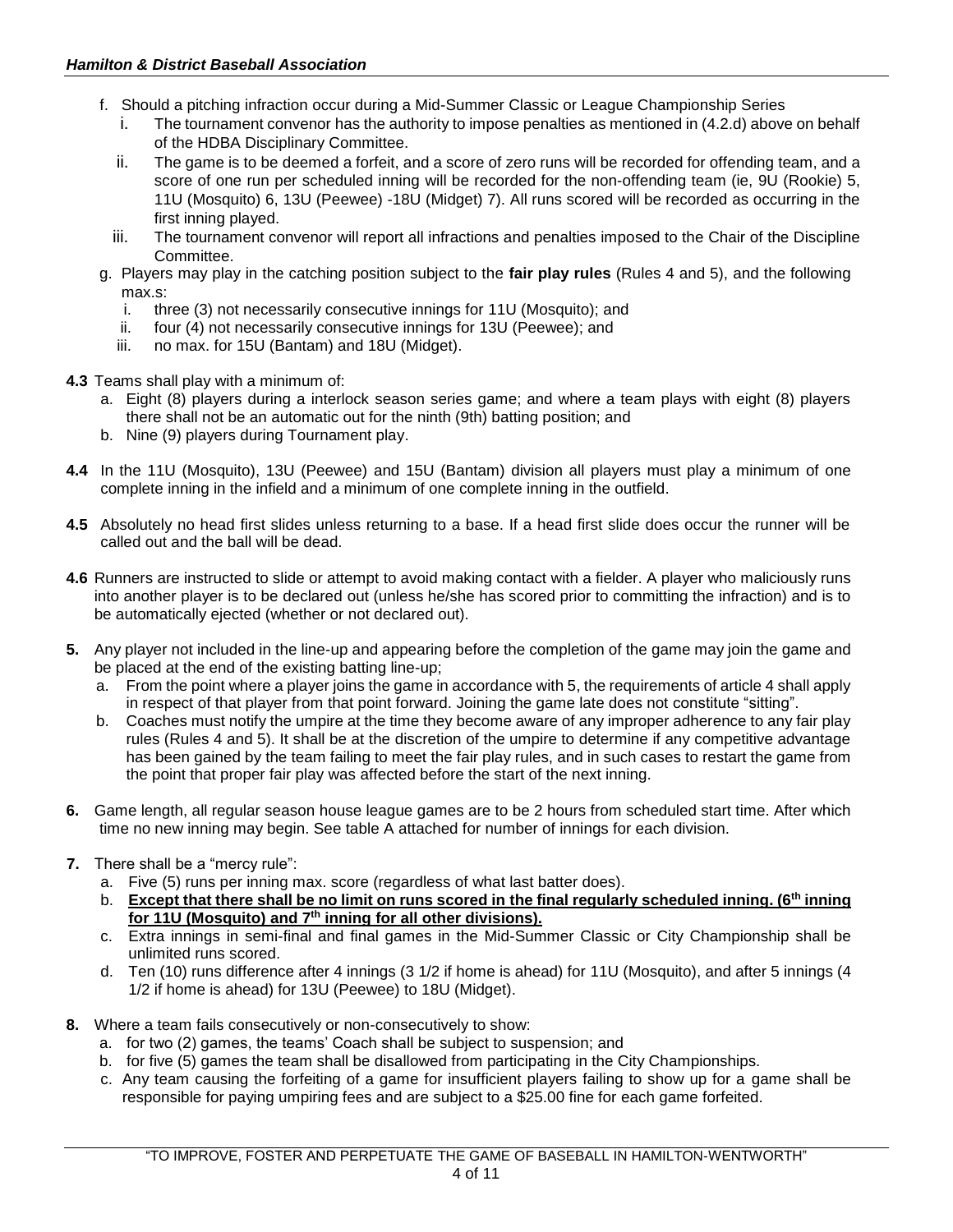- **9.** Where a team has insufficient players available for league play to meet the minimum required by section 4.3, the team may pick up additional players from your own local association HOUSE LEAGUE divisions below their playing age.
	- a. where the player selected is pitching, such player must pitch from the distance of the level to which they are called and may only pitch for the total number of innings associated with the level at which they normally play.
	- b. for regular season play only, where there is no division below the team intending to make the call up, a player may be selected from a team of the same level with a max. of 10 players on the team.
- **10.** Two base spikes are to be used on each base where bases with straps are used. Whether the base is single strap or double strap. Base distances and Pitching Rubber distances will be as followed:
	- a. 11U (Mosquito) i 65 feet for bases and 44 feet to pitching rubber.
		- ii For 11U (Mosquito) only, the "Killarney Plate" may be used.
	- b. 13U (Peewee) 75 feet for bases and 50 feet to pitching rubber.
	- c. 15U (Bantam) and 18U (Midget) 90 bases and 60'-6" to the pitching rubber.
- 11. In the second game of a doubleheader, the curfew will start at the appointed game time if the first game is finished more than 20 minutes before the game time. If not, the curfew will begin at the time of the first pitch.
- 12. Coaches should wear a park shirt and hat. If coach does not have either he is to identify himself as the coach to the umpires.
- 13. All players must wear pants and a team uniform shirt, and hat.
- 14. All players must wear either a jock or jill.
- 15. Smoking is not permitted by Coaches or Players on the bench or the playing field.
- 16. Bat Restrictions:
	- a. No bat will be allowed with a barrel diameter greater than 2 3/4".
	- b. The HDBA House league does not restrict any bat as to weight to length ratio.
- 17. **Discipline:**

**Conduct:** The house league committee in conjunction with the HDBA recognizes that "sportsmanlike" is one of the basics of competitive sports, which must be emphasized. Local Association executives, players, coaches, managers, umpires, parents and others are all expected to accept their responsibility for acceptable behaviour before, during and after games that are sanctioned by the H.D.B.A. A zero tolerance policy against unsportsmanlike conduct and "Zero Tolerance Policy of the City of Hamilton is emphasized.

- (2) **Class 1 Ejections:** Non-contact incidents (involving players, managers, coaches, trainers or other on field personnel) include but are not limited to profanity, verbal abuse, gestures, spitting, baiting, etc., not directed at game officials, umpires, opponents, team mates or spectators; or throwing equipment, throwing or kicking of dirt, etc. which is not directed at an individual(s). Violations of the preceding shall be punishable as follows:
	- a. During any one game:
		- i. first occurrence warning and/or ejection
		- ii. second occurrence ejection
	- b. During any one season:
		- i. 1<sup>st</sup> ejection in this season 1 additional game
		- ii. 2<sup>nd</sup> ejection in this season 2 additional games
		- iii.  $3<sup>rd</sup>$  ejection in this season immediate indefinite suspension pending a HDBA Discipline Committee hearing.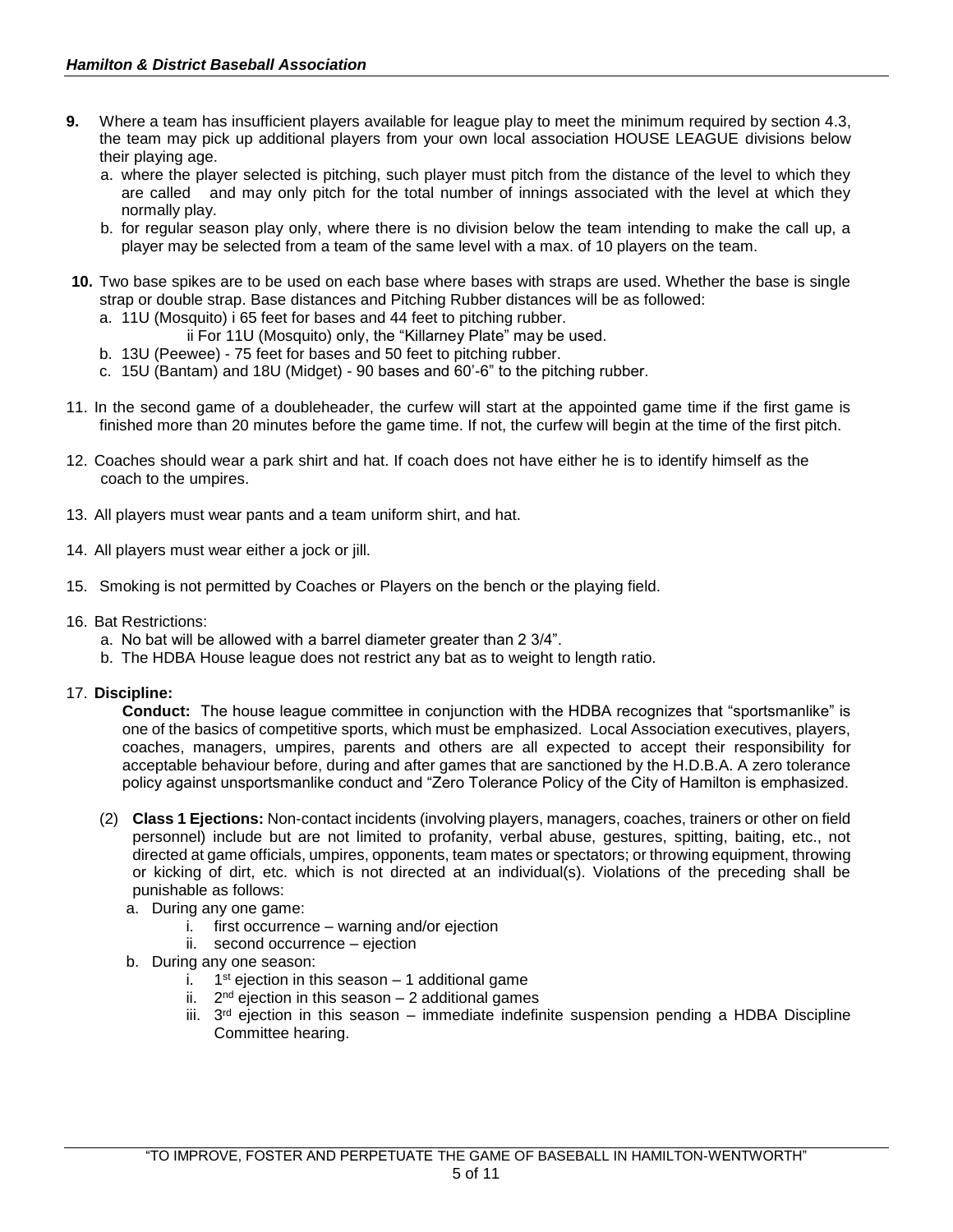- (3) **Class 2 Ejections:** Contact and non-contact incidents (involving players, managers, coaches, trainers or other on field personnel) include but are not limited to: physical touching, fighting, threatening with words or object, spitting\*, throwing\* of equipment, throwing\* or kicking\* of dirt, etc. (\*which is directed at an individual etc.) between or among game officials, umpires, opponents, team mates or spectators. Any escalation or persistent behaviour that gave rise to a Class 1 Ejection will be treated as Class 2 ejections. Violations of the preceding shall be punishable as follows:
	- i. First occurrence in a game ejection and immediate indefinite suspension pending a HDBA Discipline Committee hearing.
	- ii. All suspensions are effective immediately.
- **(4)** The onus is upon the player, coach, manager to notify the HDBA House league Interlock Convenor with regards to actions to be taken when an ejection occurs. **WHEN IN DOUBT DO NOT PLAY, MANAGER OR COACH!!**
- (5) Conduct while under suspension:
	- a. Players under indefinite suspension and Coaches, Managers and other non-player player personnel, while under indefinite suspension or fixed game suspensions, shall not be present at the Park during any game being played by their teams.
	- b. Players while under fixed game suspension must be present on the bench, at the game(s) for the sit out penalties in uniform. If the suspended player is on vacation, ill or absent for another reason, the penalty is not considered to have been served until the player "sits out". Coaches will notify the opposing team that the player is sitting out a suspension. The player cannot serve in any capacity (base coach, bat boy, etc.) that would require them to leave the dugout or bench.
	- c. No player can be called up to a higher division or across to a same division team while under suspension. The player must serve suspension in his own division before moving up.
	- d. If a player is ejected in his last game of the season, he may not participate in any games at any level. Suspension will start next season.

#### **2) Tournament Discipline**

- a. During tournaments the tournament convenor, along with two ad hoc HDBA executive members may form a tournament discipline committee to deal with tournament related suspensions in a timely basis.
- b. This tournament based committee will carry the same powers as the Discipline chair and a regularly convened discipline committee.
- c. Any team that forfeits two games in a tournament may not advance to the next round of play.
- 18. **Lightning**: Baseball Ontario and the Hamilton District Baseball Association follow Environment Canada's guidelines with respect to lightning safety.

#### **When Thunder Roars, Go Indoors!**

**If you can hear thunder, you can be hit by lightning. Take shelter immediately. If you cannot find a sturdy, fully enclosed building with wiring and plumbing, get into a metal-roofed vehicle. Stay inside for 30 minutes after the last rumble of thunder.**

**For all regular season house-league games, any games stopped (after the official game time) under the OBA Thunder Policy, would be considered over; and, for other times, the OBA Thunder Policy is to be applied.**

Direct strikes are responsible for only 50% of lightning-related deaths and injuries. Two other types of hazardous phenomena are caused by lightning. Ground current and side flash account for 60-80% of lightning-related injuries and deaths. A ground current is set up when lightning hits the ground, spreads out and sends a current through a victim. Side splash occurs when lightning hits a tall object, travels partly down the object and then jumps to a nearby victim.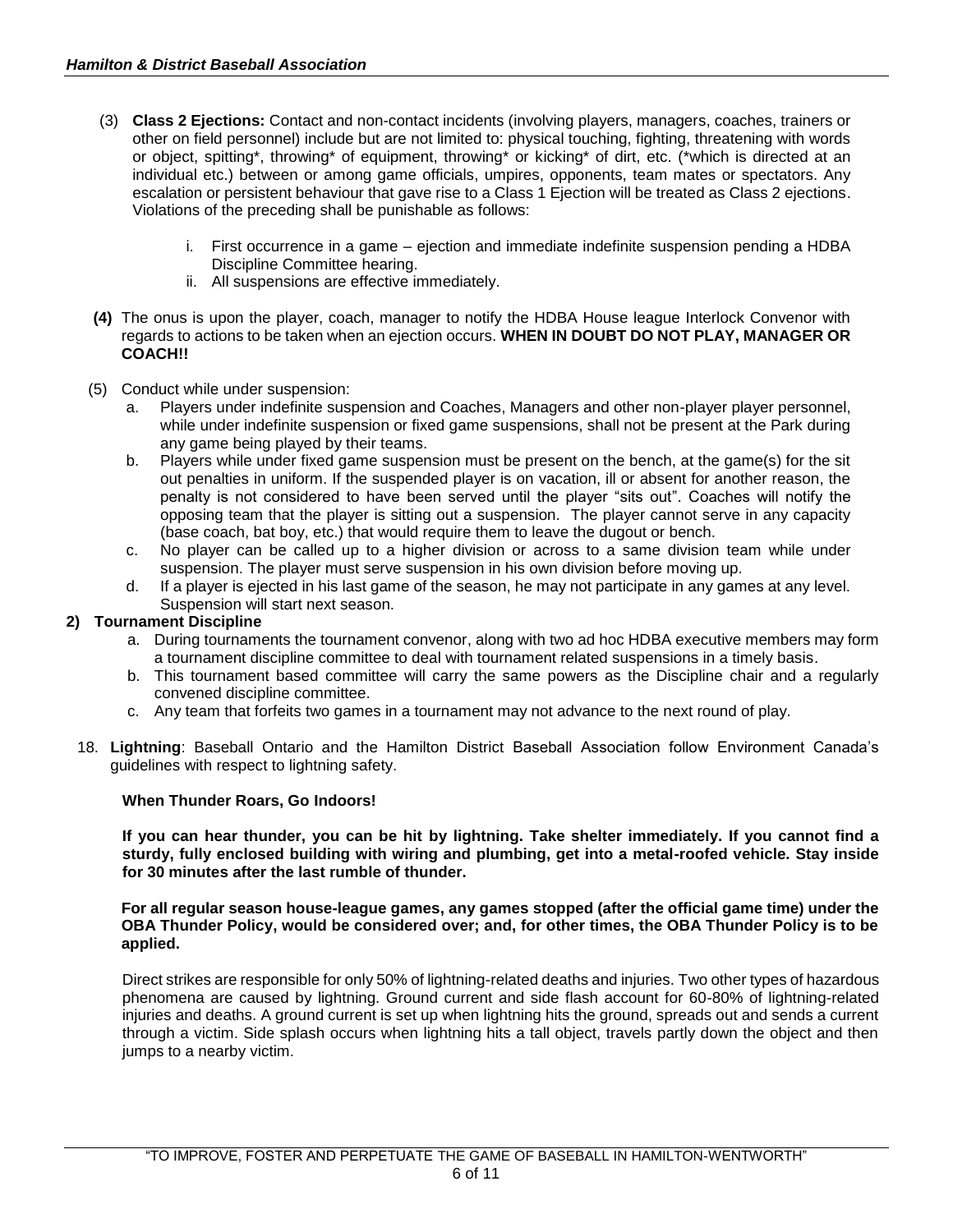

#### Hamilton & District Baseball Association

#### **HDBA Interlock House league 9U (Rookie) Ball Specific Rules:**

#### **1. GENERAL RULES:**

- a. 9U (Rookie) ball shall follow the official Rules of Baseball and all HDBA specific rules unless otherwise stated herein.
- b. Traditionally each team shall field 10 players and consist of the following: a first baseman, a second baseman, a third baseman, a shortstop, a pitcher, a catcher, a left fielder, a right fielder, and two centre fielders. (Unless as per 1c), then only one centre fielder is required.
- c. Teams may play with a minimum of: Nine (9) players during a interlock and tournament play; and where a team plays with nine (9) players there shall not be an automatic out for the tenth (10th) batting position
- d. Where there is, no division below the team intending to make the call up, a player may be selected from a team of the same level with a max. of 10 players on the team.
- e. Any player(s) showing up after the game has started must be inserted at the end of the batting order.

#### **2. DIAMOND LAYOUT:**

- a. The pitching machine is to be placed directly in front of home plate at a distance of Forty-four (44) feet.
- b. An eight (8) ft. diameter safety circle shall be marked off directly in front of home plate and its centre shall be forty-four (44) ft. from home plate. No player may enter the safety circle. Note See Rule 6 e)
- c. Electrical cord must run along under the playing surface from the pitching machine to as close as practical to the electrical source.
- d. Two base spikes are to be used on each base where bases with straps are used. Whether the base is single strap or double strap. All bases shall be sixty-five (65) ft. from one another.
- e. The home field team shall be responsible for set-up and put away of all field equipment.
- f. The plate umpire shall be behind the batter; the second umpire shall be the traditional base umpire.

#### **3. PITCHING MACHINE OPERATION:**

- a. Coach feeding the pitching machine must wear a batting helmet with both earflaps and fully enclosed footwear.
- b. The pitching machine speeds for the regular season shall be 37 mph.
- c. The pitching machine speed will be 37 mph for the Mid-summer Classic Tournament.
- d. The pitching machine speed will be 37 mph for the City Championships.
- e. The pitching machine's speed cannot be altered except at the end of an inning.
- f. Any tampering with the machine speed by the coach feeding the machine shall result in the coach's immediate ejection.
- g. If at any time the machines speed is erratic, under the direction of the umpire the pitching machine coach shall be entitled to correct the speed (coaches from both teams shall be present).
- h. Height can be adjusted at any time. The umpire has the discretion not to allow the height adjustment if they feel that an attempt to delay the game is occurring.

#### **4. GAME LENGTH:**

- a. All regular season games shall consist of five (5) innings. Four (4) complete innings (three and one-half (3.5) innings if the home team is leading) shall constitute an official game.
- b. Playoff Games

i) In the Semi-Final or Championship game, there shall be a complete five (5) innings (four and one-half (4.5) if the home team is leading) or until a winner is declared. If a game is delayed due to time, weather, darkness or any other reason, prior to completion, the game will be resumed from the point of the delay at another date. ii) In the Playoffs, with the exception of the Semi-Final or Championship game, a two (2) hour curfew is in effect starting from the scheduled game time.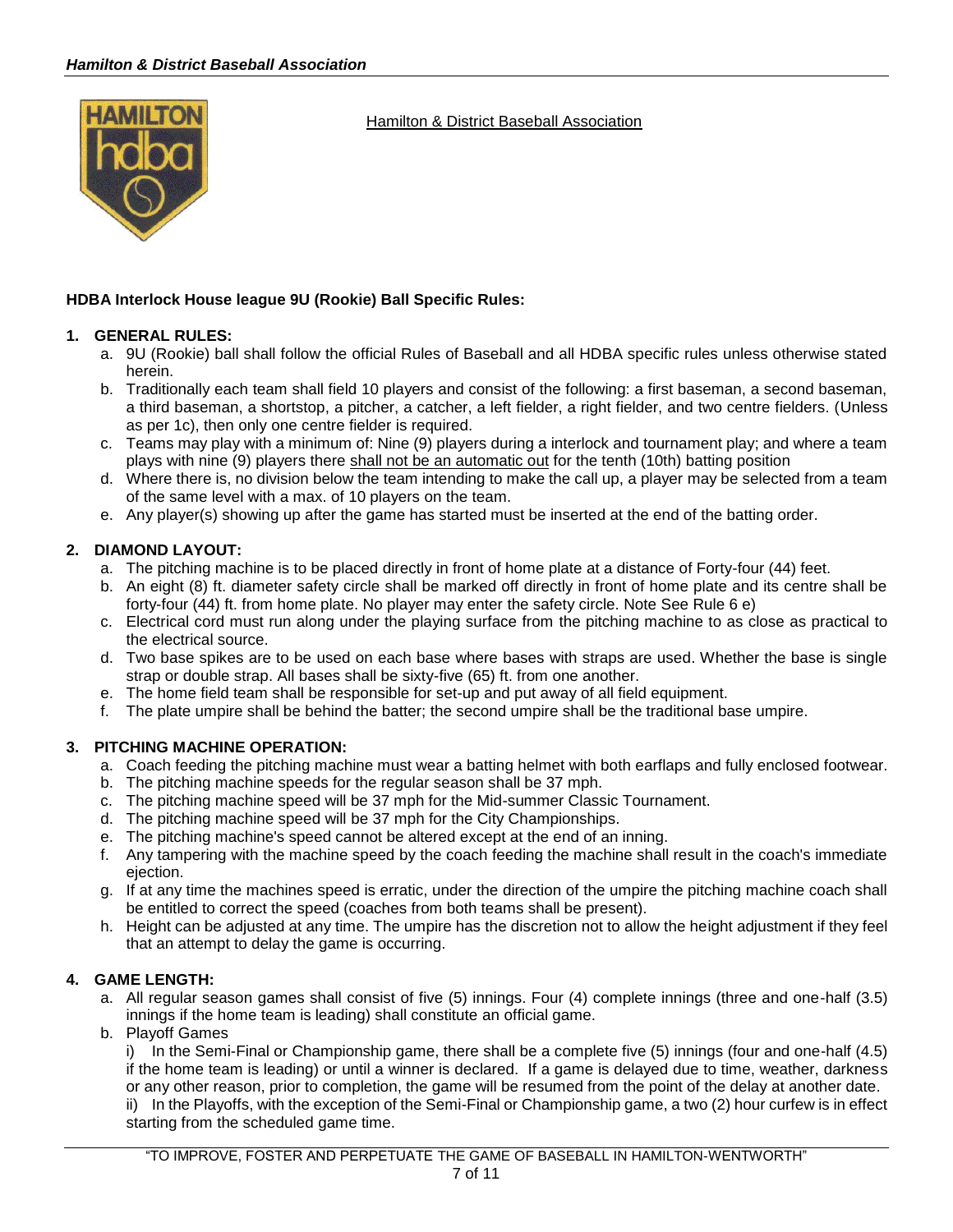#### **5. MERCY RULE:**

a. In all games, with the exception of the fifth (5th) inning, a team's turn at bat will terminate with the occurrence of three (3) outs or six (6) runs. Coaches must notify the umpire if the max. six (6) runs are earned and the teams at bat shall be declared ended.

#### **6. PLAYING RULES (Defensive):**

- a. Each team shall consist of the following: a first baseman, a second baseman, a third baseman, a shortstop, a pitcher, a catcher, a left fielder, a right fielder, and two centre fielders.
- b. The out fielders must play no closer than the edge of the infield/grass area until the ball has crossed home plate. Any outs achieved while not following this rule shall not count and any advances will stand.
- c. In the interest of safety, all infielders must remain at their infield positions until the batter puts the ball in play.
- d. The pitcher must stand beside the pitching machine outside the safety circle. Lines must be drawn parallel to the release point outward 4 ft. beyond the edge of the safety circle. The pitcher shall have both feet behind the line but not further than the back of the circle until the ball is released from the machine. The pitcher must wear a regulation-batting helmet with attached face shield and chinstrap secured.
- e. No player shall, and in particular the pitcher must not, in any way break the plane of the eight (8) foot diameter circle around the machine whether stepping on the circle line or reaching in. If any player attempts to field the ball within the circle, the play will be called dead, the batter awarded first base and other runners will advance one base if forced.
- f. The person and feeding the machine must not interfere with any play being made by the defensive team. If the pitching machine coach does interfere then the batter will be called out and the runners will be returned to their base of origin. In case of the third out, the side is retired.
- g. Infielders may request time to be called when they have control of the ball in fair territory on the infield. Runners will be placed at the umpires discretion based on their positioning when time is called.
- h. The ball must not rolled but must be thrown or tossed to the base infielder for a force play. If rolled then the runner will be called safe.
- i. No player will be allowed to play more than three (3) innings in the infield.
- j. The infield fly rule does not apply.

#### **7. PLAYING RULES (Offense):**

- a. Each batter shall receive a max. of five (5) strikes as called by the umpire. A batter shall not be called out if the 5<sup>th</sup> strike is called a foul ball. (Note: If a ball crosses home plate over the batters head or bounces in the dirt the umpire will not call the strike, and another pitch will be awarded unless the batter swings at the pitch, at which the strike will be called.)
- b. To speed play, teams are required, to use five balls during the game. The five balls are pitched and reserved at home plate and returned to the pitching area by the umpire or coach at the end of each batters turn.
- c. Batters cannot walk or bunt. Any attempt to bunt will result in that the batter will be called out. All batters must take a full swing with judgment being an umpire's call.
- d. There shall be no passed balls or wild pitches.
- e. Any pitch hitting a batter shall be deemed a dead ball and no pitch. No runners shall advance.
- f. Base runners cannot leave the base until the batter puts the ball in play. If an infraction occurs, one (1) warning will be issued, and for any infractions thereafter, the runner will be called out. (Each team may receive one (1) warning.) No lead offs, and no stealing shall be allowed.
- g. If a batted ball hits the pitching machine, the machine operator, or any physical obstruction in the safety circle, the ball is immediately declared dead, and the batter is awarded first base with the corresponding move of any base runners that may be forced to move.
- h. No head first slides at all unless returning to a base. If a head first slide does occur the runner will be called out and the ball will be dead.
- i. The person feeding the pitching machine is considered part of the machine not a coach and must stay within the circle, the first offence in a game is a warning, and the second is removal of that person.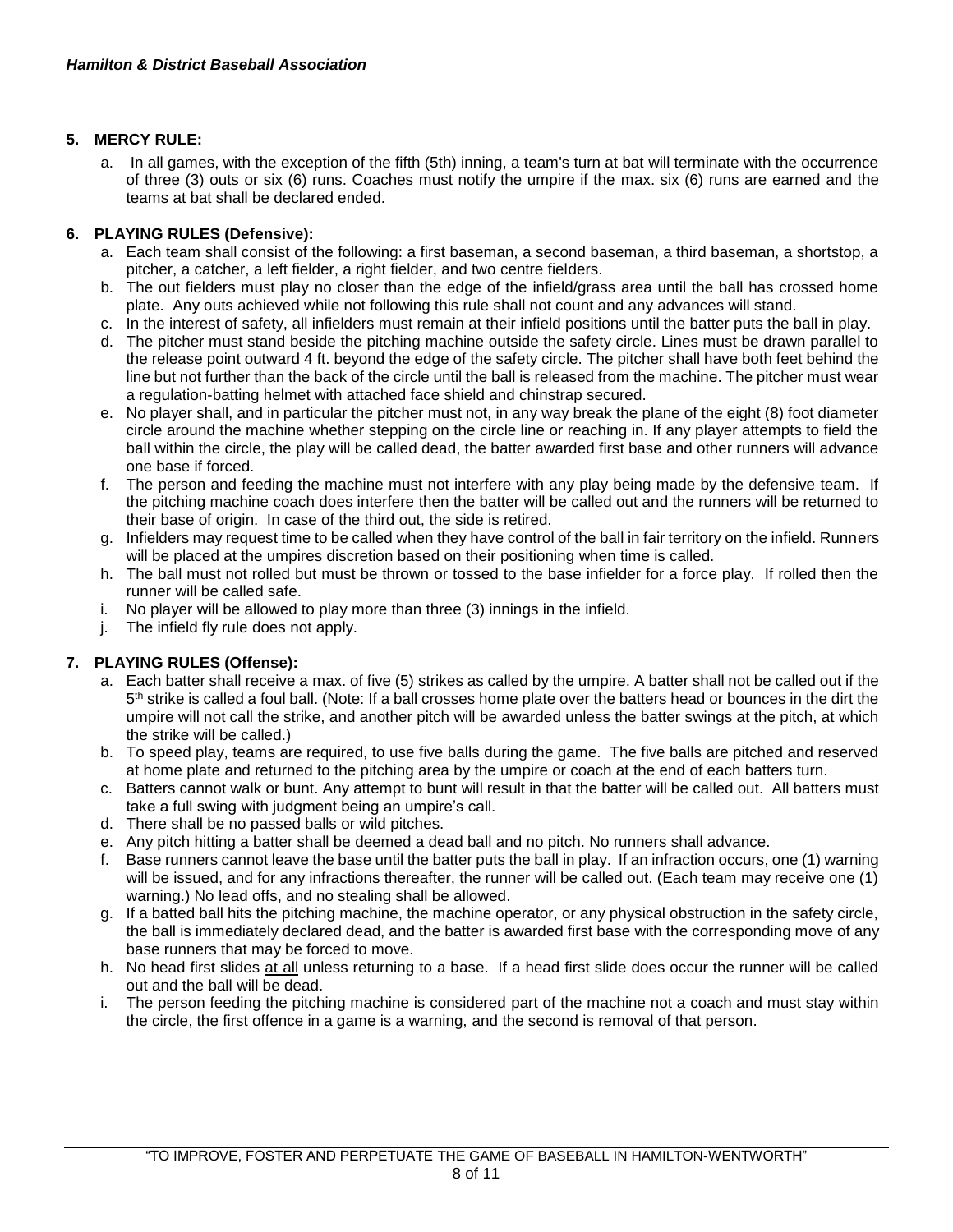

# *HDBA Local Association 2022 Rules*

## **Dofasco Minor Baseball Association**

a) Pets are prohibited

## **East Mountain Baseball Association (Mohawk Sports Park)**

- a) 9U (Rookie) Ball, The pitching circle may not be chalked.
- b) 9U (Rookie) Ball, The cord to the machine may not be buried.
- c) For 9U (Rookie) Ball, 11U (Mosquito) and 13U (Peewee) games played on Mohawk Diamond 2, the outfield is determined to be approximately halfway between the edge of grass and the base path.